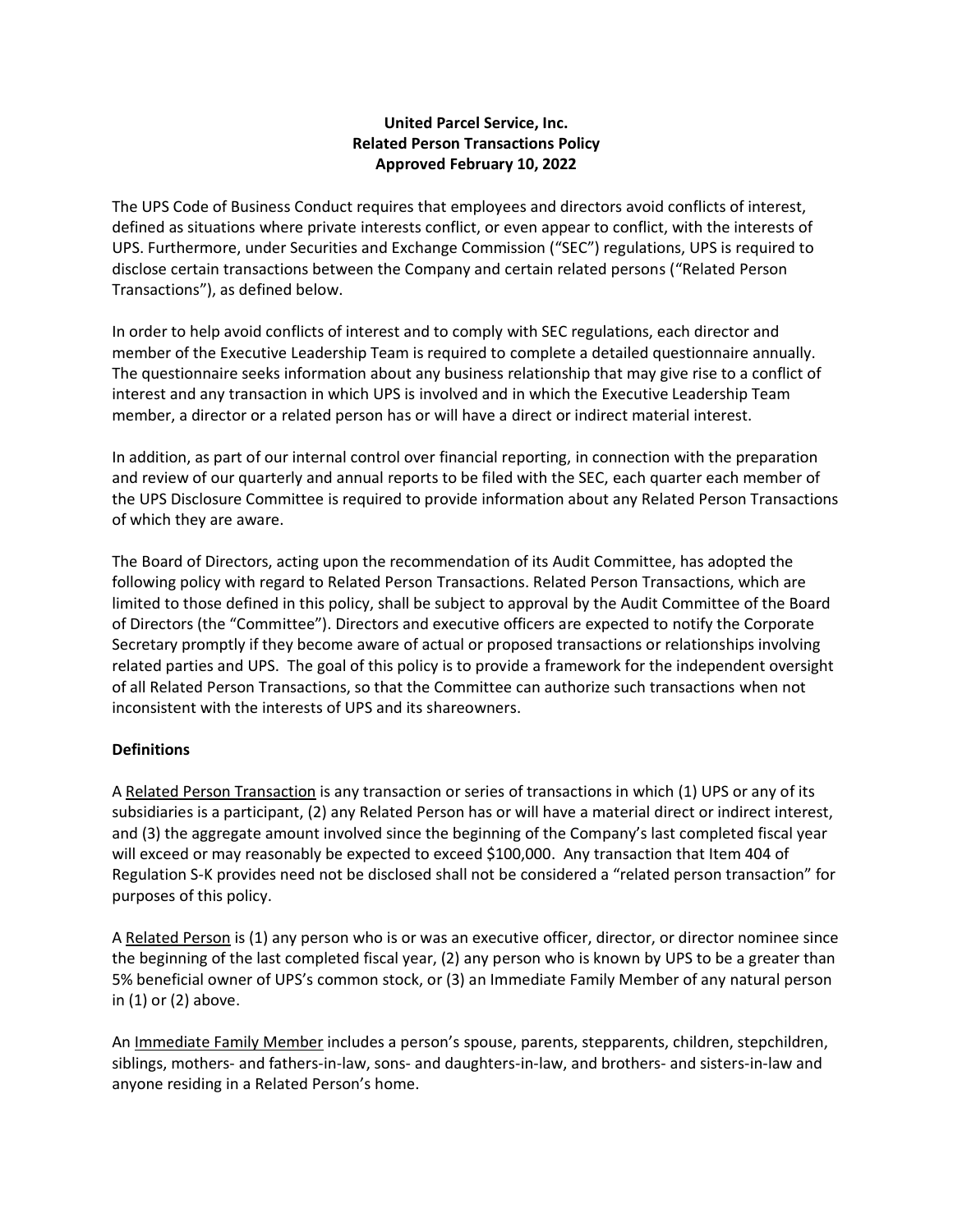## **Procedures**

The Corporate Secretary will provide material facts about each new, existing, or proposed Related Person Transaction for the Committee's consideration. The Committee shall approve or disapprove of the entry into the Related Person Transaction. If advance approval of a Related Person Transaction is not possible, then the transaction will be considered and, if deemed appropriate, ratified no later than the Committee's next regularly scheduled meeting.

Any member of the Committee who has an interest in the transaction under discussion will abstain from voting on the approval of the Related Person Transaction, except that the director will provide all material information concerning the transaction to the Committee.

In determining whether to approve or ratify a Related Person Transaction, the Committee will take into account, among other factors it deems appropriate, whether the transaction is on terms no less favorable than terms generally available to an unaffiliated third-party under the same or similar circumstances, the extent of the Related Person's interest in the transaction, whether the transaction would impair the independence of an outside director, whether there are business reasons for the Company to enter into the transaction, and whether the transaction is inconsistent with the interests of the Company and its shareowners.

Furthermore, the Committee has reviewed the Related Person Transactions described below under "Standing Pre-Approval for Certain Related Person Transactions" and determined that each of the transactions described therein are deemed pre-approved by the Committee under this policy.

## **Standing Pre-Approval for Certain Related Person Transactions**

The Committee has reviewed the types of Related Person Transactions described below and determined that each of the following Related Person Transactions are pre-approved by the Committee. Notwithstanding the foregoing, in lieu of relying on standing pre-approval, the Corporate Secretary may bring any Related Person Transaction of a type described below to the Committee for specific review and approval, if the Secretary determines it to be appropriate considering the facts and circumstances relevant to the Related Person Transaction.

- 1. *Employment of executive officers.* Any employment by the Company of an executive officer of the Company if:
	- a. the related compensation is required to be reported in the Company's proxy statement under Item 402 of the SEC's compensation disclosure requirements (generally applicable to "named executive officers"); or
	- b. the executive officer is not an Immediate Family Member of another executive officer or director of the Company, the related compensation would be reported in the Company's proxy statement under Item 402 of the SEC's compensation disclosure requirements if the executive officer was a "named executive officer," and the Company's Compensation Committee approved (or recommended that the Board approve) such compensation.